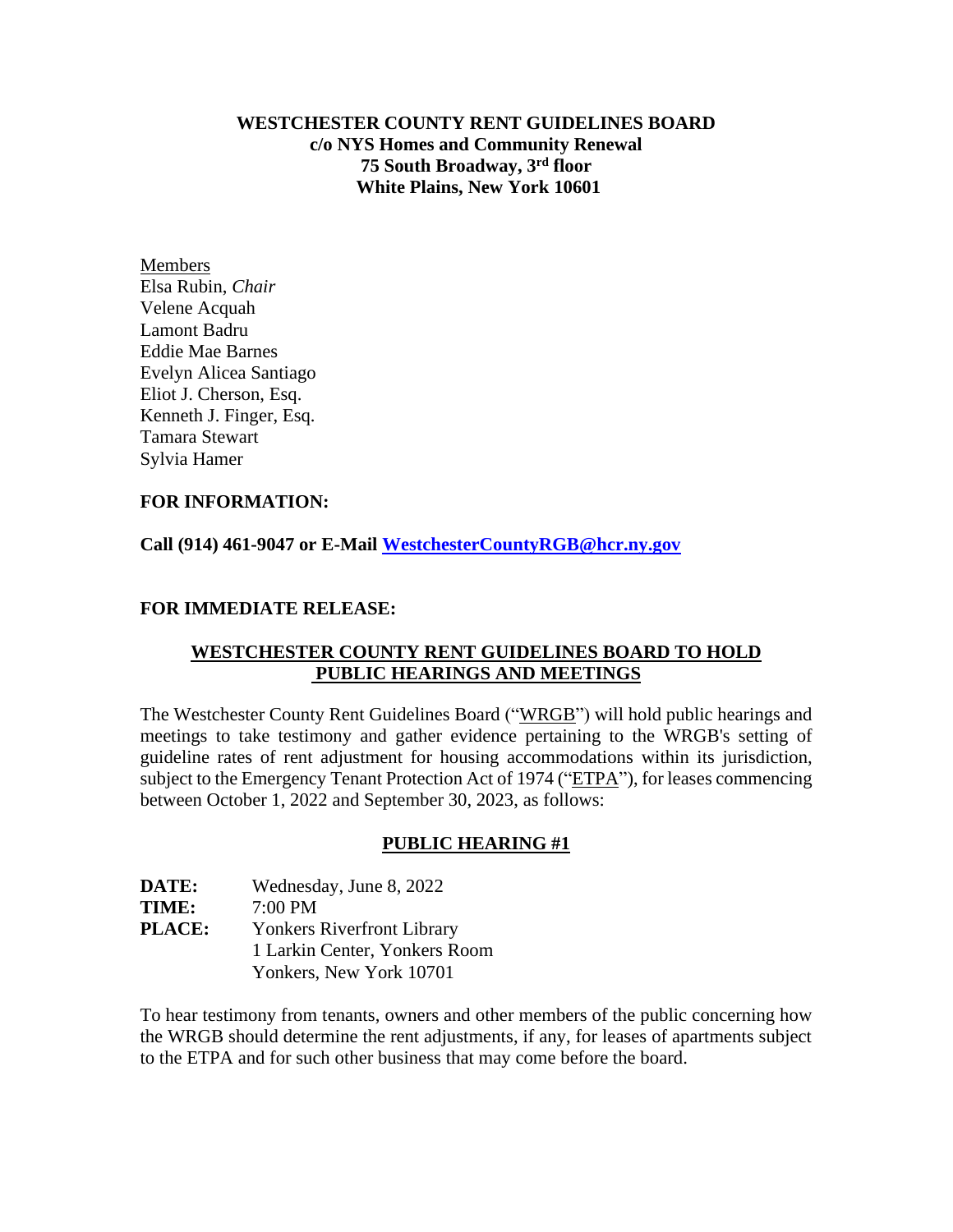Members of the public wishing to address the Board at this hearing may send an e-mail to [WestchesterCountyRGB@hcr.ny.gov](mailto:WestchesterCountyRGB@hcr.ny.gov) requesting that they be placed on a list of speakers. Alternatively, members of the public may sign up at the meeting. The speakers addressing the WRGB during the meeting will be limited to three minutes for individuals and five minutes for persons on behalf of entities or organizations.

## **RESEARCH & ANALYSIS PRESENTATION MEETING**

| DATE:         | Monday, June 13, 2022                   |
|---------------|-----------------------------------------|
| TIME:         | $7:00 \text{ PM}$                       |
| <b>PLACE:</b> | <b>Westchester District Rent Office</b> |
|               | 75 South Broadway, Suite 350            |
|               | White Plains, New York 10601            |

For the WRGB to receive a presentation of the DHCR Research & Analysis Unit of the tabulations of data based upon responses of ETPA owners to the annual survey.

## **PUBLIC HEARING #2**

| DATE:         | Tuesday, June 14, 2022                        |
|---------------|-----------------------------------------------|
| TIME:         | $7:00 \text{ PM}$                             |
| <b>PLACE:</b> | White Plains City Hall, City Council Chambers |
|               | 255 Main Street                               |
|               | White Plains, New York 10601                  |

To hear testimony from tenants, owners and other members of the public concerning how the WRGB should determine the rent adjustments, if any, for leases of apartments subject to the ETPA and for such other business that may come before the board.

Members of the public wishing to address the Board at this hearing may send an e-mail to [WestchesterCountyRGB@hcr.ny.gov](mailto:WestchesterCountyRGB@hcr.ny.gov) requesting that they be placed on a list of speakers. Alternatively, members of the public may sign up at the meeting. The speakers addressing the WRGB during the meeting will be limited to three minutes for individuals and five minutes for persons on behalf of entities or organizations.

#### **PUBLIC HEARING #3**

| DATE:         | Tuesday, June 21, 2022                        |
|---------------|-----------------------------------------------|
| TIME:         | $7:30 \text{ PM}$                             |
| <b>PLACE:</b> | Mount Vernon City Hall, City Council Chambers |
|               | 1 Roosevelt Square                            |
|               | Mount Vernon, New York 10550                  |

To hear testimony from tenants, owners and other members of the public concerning how the WRGB should determine the rent adjustments, if any, for leases of apartments subject to the ETPA and for such other business that may come before the board.